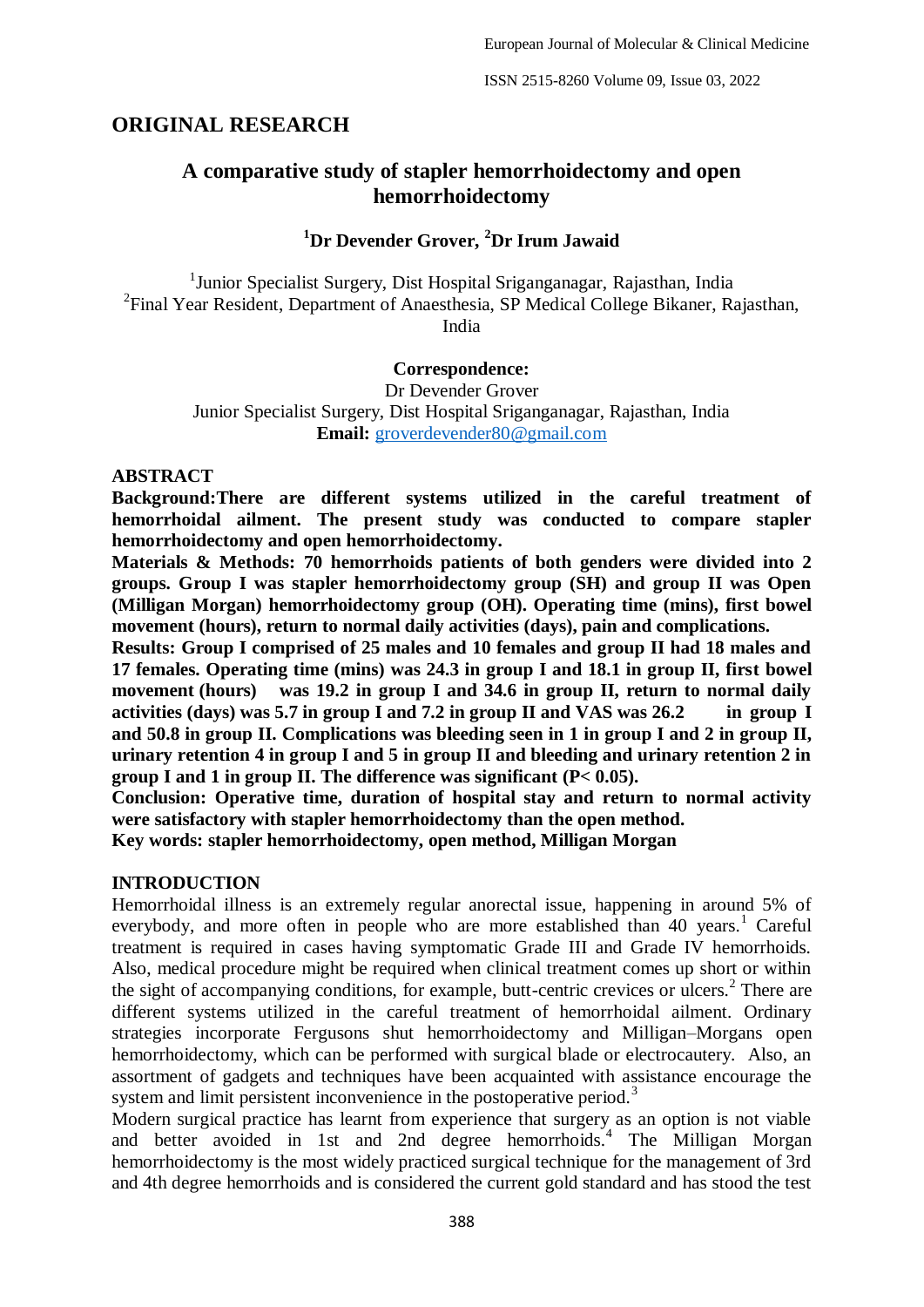of time by virtue of its least postoperative complications, cost effectiveness and better longterm effects.<sup>5</sup> Staplers as a mechanical adjunct to surgery replacing the traditional sutures have revolutionized operative procedures over the last decade worldwide due to its simplicity, ease and standardization to an anastomosis. The present study was conducted to compare stapler hemorrhoidectomy and open hemorrhoidectomy.

## **MATERIALS & METHODS**

The present study comprised of 70hemorrhoids patients of both genders. All were informed regarding the study and their written consent was obtained.

Data such as name, age, gender etc. was recorded. Patients were divided into 2 groups. Group I was stapler hemorrhoidectomy group (SH) and group II was Open (Milligan Morgan) hemorrhoidectomy group (OH). Operating time (mins), first bowel movement (hours), return to normal daily activities (days), pain and complications. Data thus obtained were subjected to statistical analysis. P value  $< 0.05$  was considered significant.

# **RESULTS**

### **Table I Distribution of patients**

| <b>Groups</b> | Group 1 | Group II                                                           |  |  |
|---------------|---------|--------------------------------------------------------------------|--|--|
| <b>Status</b> |         | Stapler hemorrhoidectomy   Open (Milligan Morgan) hemorrhoidectomy |  |  |
| M:F           | 25:10   | 18:17                                                              |  |  |

Table I shows that group I comprised of 25 males and 10 females and group II had 18 males and 17 females.

### **Table II Comparison of parameters**

| <b>Parameters</b>                        | <b>Group I</b> | <b>Group II</b> | P value |
|------------------------------------------|----------------|-----------------|---------|
| Operating time (mins)                    | 24.3           | 18.1            | 0.04    |
| first bowel movement (hours)             | 19.2           | 34.6            | 0.01    |
| return to normal daily activities (days) | 5.7            | 7.2             | 0.03    |
| JAS                                      | 26.2           | 50.8            | 0.02    |

Table II, graph I shows that operating time (mins) was 24.3 in group I and 18.1 in group II, first bowel movement (hours)was 19.2 in group I and 34.6 in group II, return to normal daily activities (days) was 5.7 in group I and 7.2 in group II and VAS was 26.2 in group I and 50.8 in group II. The difference was significant  $(P< 0.05)$ .

#### **Graph IComparison of parameters**

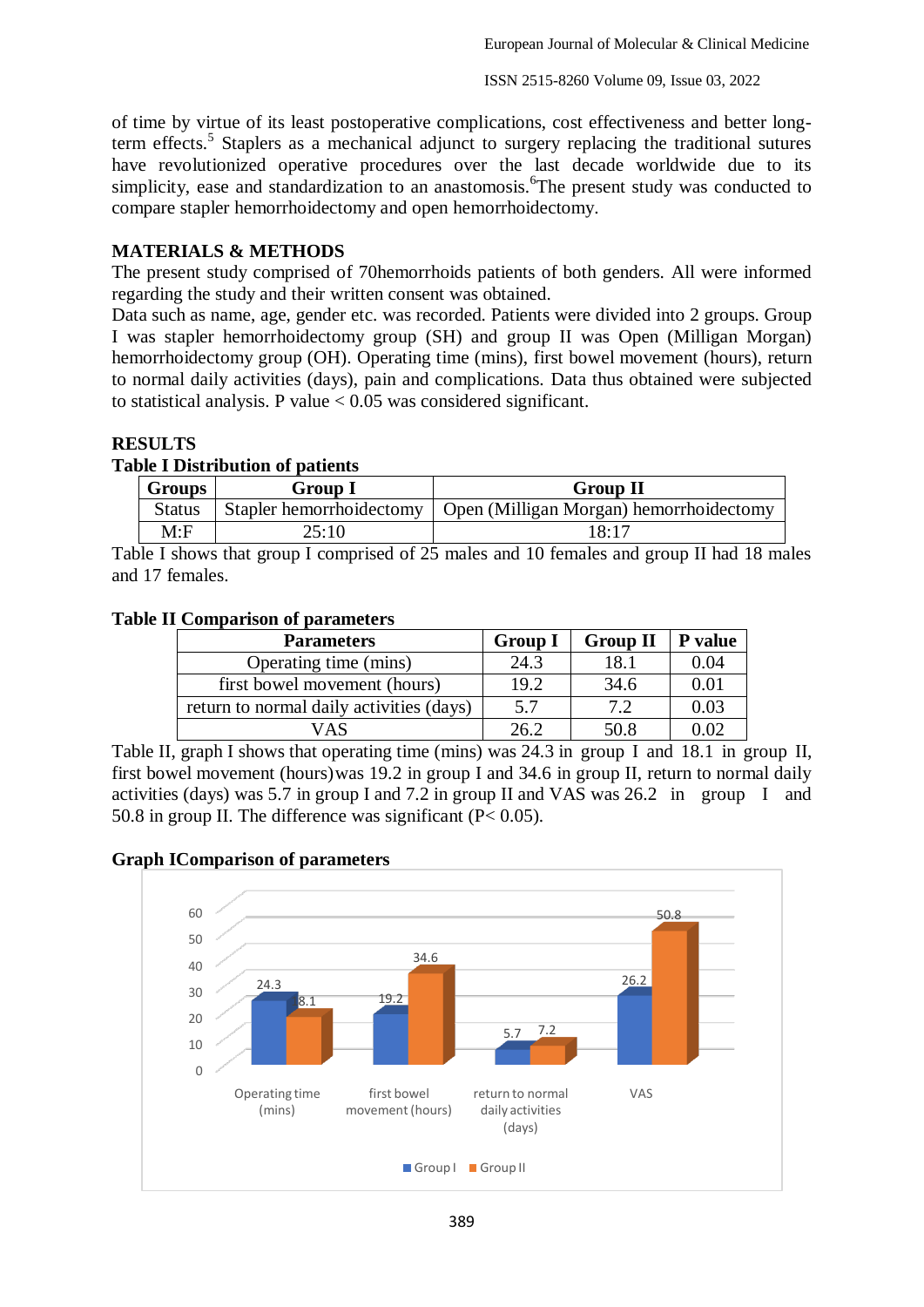ISSN 2515-8260 Volume 09, Issue 03, 2022

| <b>Complications</b>           | <b>Group I</b> | <b>Group II</b> | <b>P</b> value |
|--------------------------------|----------------|-----------------|----------------|
| <b>Bleeding</b>                |                |                 | 0.09           |
| Urinary retention              |                |                 |                |
| Bleeding and urinary retention |                |                 |                |

Table III, graph II shows that complications was bleeding seen in 1 in group I and 2 in group II, urinary retention4 in group I and 5 in group II and bleeding and urinary retention2 in group I and 1 in group II. The difference was significant  $(P< 0.05)$ .

## **Graph IIComparison of complications**



## **DISCUSSION**

Stapled hemorrhoidopexy is a technique where buttcentric pads are not evacuated rather a ring of mucosa in the terminal piece of the rectum is extracted bringing about lifting back of hemorrhoidal pads into their anatomical positions.<sup>7,8</sup>The ultimate result will be diminished tightening of the hemorrhoids by the sphincter system during poo and decrease in blood stream into the pads.<sup>9,10</sup> Stapled hemorrhoidopexy, by extracting mucosal ring over the dentate line and fixing the inward rectal prolapse, should accomplish not just less post-usable torment, better practical recuperation with faster come back to ordinary exercises and improved patient fulfillment when contrasted with customary hemorrhoidectomy.<sup>11</sup> The present study was conducted to compare stapler hemorrhoidectomy and open hemorrhoidectomy.

In present study, group I comprised of 25 males and 10 females and group II had 18 males and 17 females. Khan et  $al<sup>12</sup>$  examined the outcomes of stapled hemorrhoidopexy and compare with conventional open hemorrhoidectomy in patients presented with grade III and IV hemorrhoids. Total 244 patients of both genders with ages 20 to 65 years presented with grade III and IV hemorrhoidal disease. All the patients were equally divided into two groups. Group I consist of 122 patients and received conventional hemorrhoidectomy, group II with same number of patients received stapled hemorrhoidopexy. Outcomes such as bleeding, postoperative pain by (VAS), hospital stay, return to normal activities and recurrence. Primary outcome was recurrence of hemorrhoids and examined at 6, 12 and 18 months postoperatively. Shorter hospital stay, less bleeding and less post-operative pain and shorter duration of surgery is associated with stapled hemorrhoidopexy.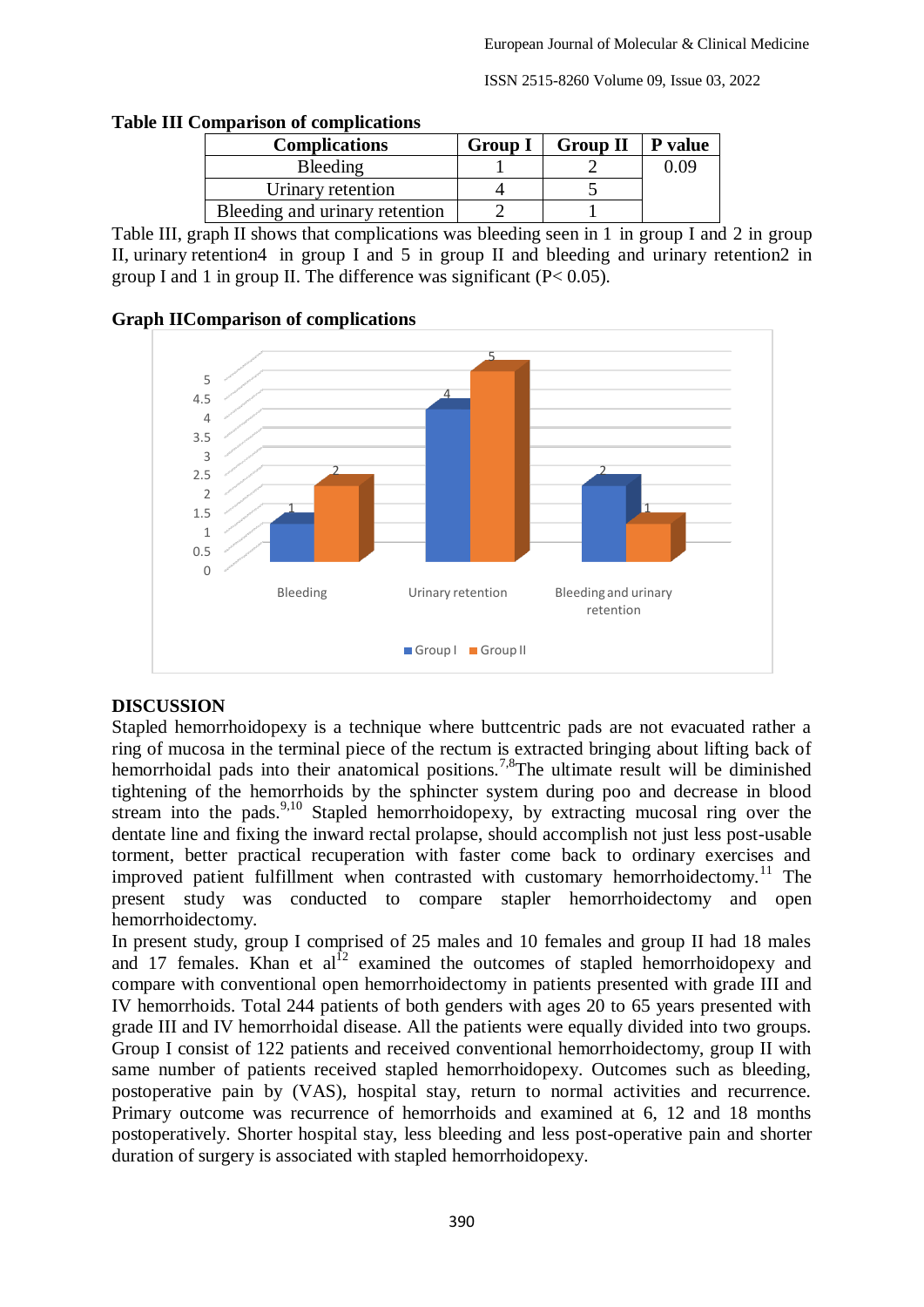ISSN 2515-8260 Volume 09, Issue 03, 2022

We found that operating time (mins) was 24.3 in group I and 18.1 in group II, first bowel movement (hours) was 19.2 in group I and 34.6 in group II, return to normal daily activities (days) was 5.7 in group I and 7.2 in group II and VAS was 26.2 in group I and 50.8 in group II. Gravie et al<sup>13</sup> included 134 patients. The mean follow-up period was 2.21 years (1.89 – 3.07). Nine patients (7%) could not be monitored at 1 or 2 years, but 4 of these 9 nevertheless filled in the 1-year questionnaire. The patients in the SH group experienced less postoperative pain/discomfort as scored by pain during bowel movement, total analgesic requirement over the first 3 days, and per-patient consumption frequency of class III analgesics. A clear difference in morphine requirement became evident after 24 hours. Hospital stay was significantly shorter in the SH group. At 1 year, no differences in the resolution of symptoms were observed between the 2 groups, and over 2 years, the overall incidence of complications was the same, specifically fecaloma in the MM group and external hemorrhoidal thrombosis in the SH group. Impaired sphincter function was observed at 1 year with no significant difference between the groups for urgency (12%), continence problems (10%), or tenesmus (3%). No patient needed a second procedure for recurrence within 2 years, although partial residual prolapse was detected in 4 SH patients (7.5%) versus 1 MM patient (1.8%).

We observed that complications was bleeding seen in 1 in group I and 2 in group II, urinary retention 4 in group I and 5 in group II and bleeding and urinary retention 2 in group I and 1 in group II. Baliga et  $al<sup>14</sup>$  included 60 consecutive patients. The patients were divided into two groups viz. Stapler hemorrhoidectomy group (SH) and Open (Milligan Morgan) hemorrhoidectomy group (OH). Randomization of the patient and assigning them to either of the group was done by the sealed envelope technique on the morning of the surgery. Pain score data sheet was filled out by the patients postoperatively. Sixty patients in two equal groups were studied. Mean age of the two groups was similar. The male: female ratio was 6.5:1 for the stapled group and 9:1 for the open group. The mean operating time for open group was significantly higher than the stapled group ( $P = 0.0001$ ). The SH group returned to normal activity significantly early. There was no significant difference in pain score on day one. Pain score was significantly lower for the SH group on days 2 and 3. There was no significant difference in complication between the two groups.

## **CONCLUSION**

Authors found that operative time, duration of hospital stay and return to normal activity were satisfactory with stapler hemorrhoidectomy than the open method.

### **REFERENCES**

- 1. Thomson WH. The nature of haemorrhoids. Br J Surg. 1975;62:542-52.
- 2. Harvrylenko SP. Results of hemorrhoidectomy with the use of Staplers. Klin Khir. 1998;6:9-10.
- 3. Kohlstadt CM, Weber J, Prohm P. Stapler hemorrhoidectomy. A new alternative to conventional methods. Zentralbl Chir. 1999;124:238-43.
- 4. Pernice LM, Bartalucci B, Bencini L, Borri A, Catarzi S, Kroning K. Early and late (ten years) experience with circular stapler hemorrhoidectomy. Dis Colon Rectum. 2001;44:836-41.
- 5. Kirsch JJ, Staude G, Herold A. The Longo and Milligan-Morgan hemorrhoidectomy. A prospective comparative study of 300 patients. Chirurg. 2001;72:180-5.
- 6. Carapeti EA, Kamm MA, McDonald PJ, Phillips RK. Double-blind randomized controlled trial of effect of metronidazole on pain after day-case haemorrhoidectomy. Lancet. 1998;351:169-72.
- 7. Hetzer FH, Demartines N, Handschin AE, Clavien PA. Stapled vs excision hemorrhoidectomy: longterm results of a prospective randomized trial. Arch Surg.